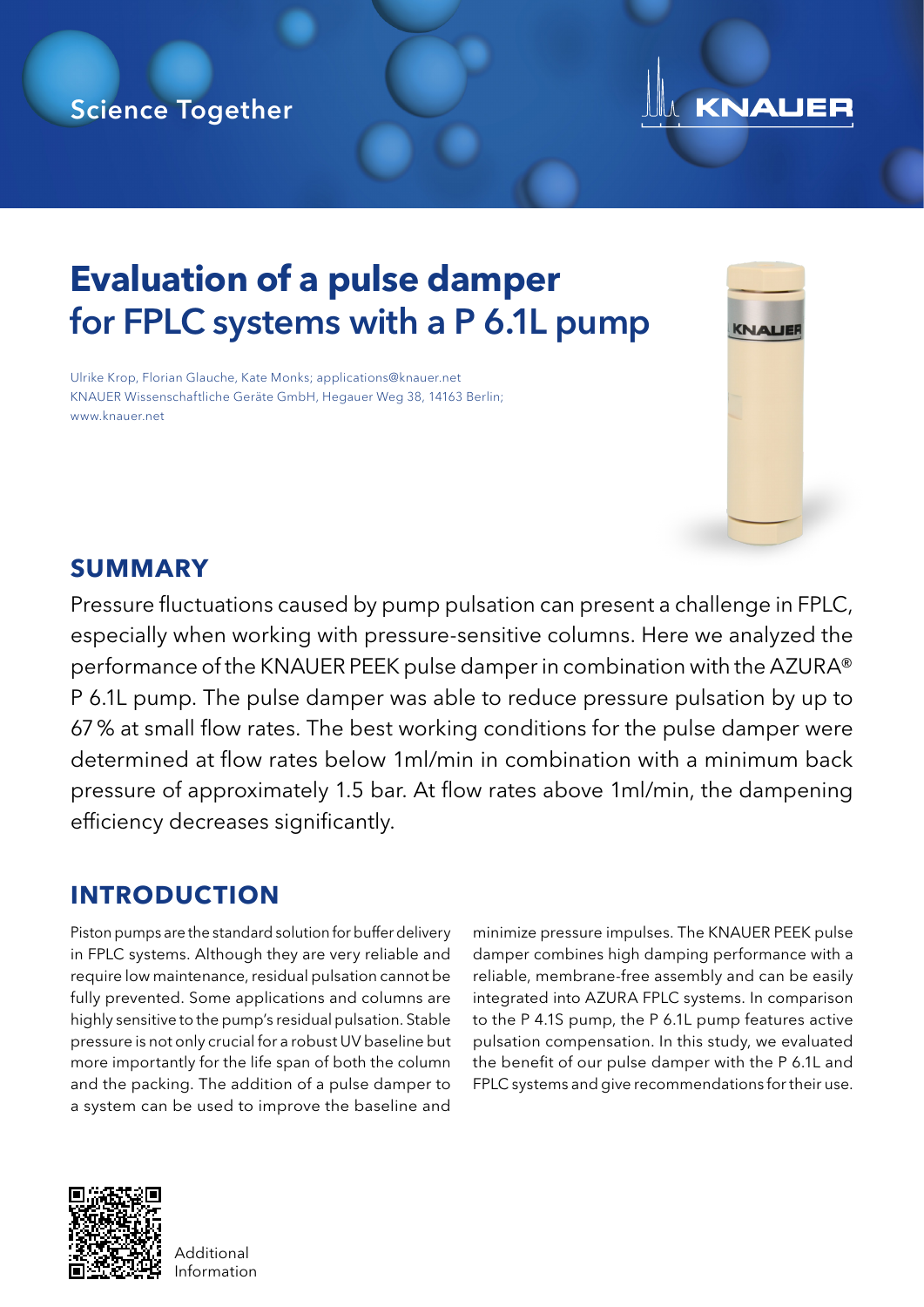## Evaluation of a pulse damper for FPLC systems with a P 6.1L pump

#### **RESULTS**

The pulsation of the P 6.1L pump was compared with and without the use of the PEEK pulse damper. The relative reduction of pulsation for different flow rates and different back pressures are listed in Tab. 1 and additionally depicted in Fig. 1. A reduction of over 60% was reached at a flowrate of 0.1 ml/min with a back pressure of 4.5 and 10 bar and with flow rates of 0.5 ml/ min and 1 ml/min and a back pressure of ~1.5 bar. Fig. 2 illustrates the effect of the pulse damper on four external pressure signals, with and without a pulse damper, at different flow rates with ~1.5 bar back pressure. To function correctly the KNAUER pulse damper needs back pressure of at least 1–2 bar (data without back pressure not shown). Higher flow rates of the P 6.1L above 1ml/min reduced the pulsation of the pump and therefore, consequently, the effect of the pulse damper (Fig. 2 D). The total pulsation with respect to the pressure is already low in comparison with the pump P 4.1S (see. TechNote VTN0019) therefore the pulse damper is only recommended for small flow rates below 1ml/min.

Tab. 1 Percent reduction of the relative pulsation for different flow rates and different back pressure with water



Fig. 1 Comparison of the relative reduction of the pulsation for different flow rates and different back pressure (dark blue) ~1.5 bar; (red) ~4.5 bar (light blue) ~10 bar with water



Fig. 2 Overlay of the external pressure signal at different flowrates, approx. 1.5 bar back pressure and water as eluent. Pressure signal without pulse damper (red), pressure signal with pulse damper (blue); (A) 0.1 ml/min; (B) 0.5 ml/min; (C) 1ml/min; (D) 5 ml/min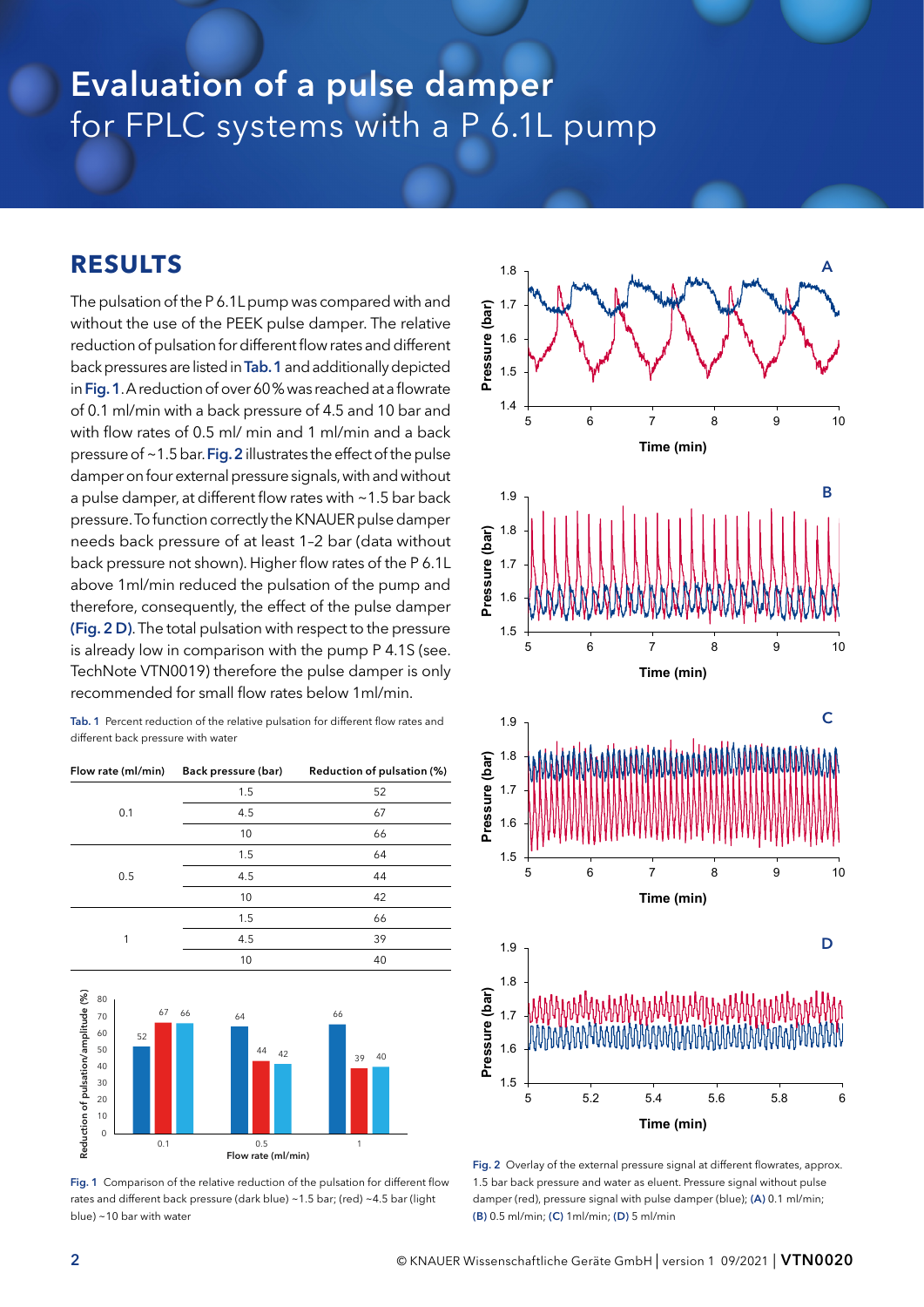### Science Together



#### **CONCLUSION**

The biocompatible pulse damper was able to reduce pressure pulsation by up to 67% at small flow rates. The best working conditions for the pulse damper were determined at flow rates below 1 ml/min in combination with a minimum back pressure of approximately 1.5 bar. At flow rates above 1 ml/min the pulse damper shows no benefit in reducing the pressure pulsation. The flow scheme and the capillary connection of the exemplary isocratic P 6.1L and the pulse damper are shown in Fig. 3. For most applications, the use of the pulse damper is not recommended when using the P 6.1L pump. Only when using very sensitive columns operating at low flow rates or performing analytical methods where baseline stability is important the pulse damper is beneficial. Care should be taken using gradient methods like ion exchange or hydrophobic interaction chromatography as the pulse damper increases the gradient delay or dwell volume of the system by 275 µl. Isocratic methods like size exclusion chromatography are not effected by the extra volume of the pulse damper.



Fig. 3 Connection scheme of AZURA P 6.1L with pulse damper

#### **MATERIALS AND METHODS**

#### Method

The pressure measurements were performed using an external pressure sensor. The pulse damper was installed behind the pump, followed by the external pressure sensor and a back pressure regulator. Testing was performed at various back pressures (w/o back pressure; approx. 1.5 bar; approx. 4.5 bar and approx. 10 bar). The following flow rates were tested: 0.05; 0.1; 0.5; 1 and 5 ml/min. The pressure signal of the external pressure sensor was recorded for 15 minutes. In addition, the flow was monitored with a flowmeter. The mean pressure was determined over a period of 10 minutes. The amplitude/pulsation was obtained from the difference of the max/min value over a period of 10 minutes. The relative reduction of the pulsation/ amplitude was set in relation to the mean pressure value.

Tab. 2 Method parameters for the analysis of pulsation

#### Method parameter

| Eluent (A)    | Water or 90/10 Water/Ethanol                 |
|---------------|----------------------------------------------|
| Flow rate     | $0.05; 0.1; 0.5; 1$ or 5 ml/min              |
| Back pressure | w/o, $\sim$ 1.5; $\sim$ 4.5 or $\sim$ 10 bar |
| Detection     | External pressure sensor, flowmeter          |
| Data rate     | 20 ms/50 Hz                                  |
| Temperature   | RТ                                           |

#### **System configuration**

Tab. 3 System and devices used for the analysis of pulsation of the pressure signal

| Instrument                  | Description                                                                                          | Article No. |
|-----------------------------|------------------------------------------------------------------------------------------------------|-------------|
| Pump                        | AZURA P 6.1L High Pressure Pump with<br>50 ml pump head, Ceramic, without<br>Degasser                | APH68FB     |
| External pressure<br>sensor | Biocompatible Pressure Sensor                                                                        | AZG10-1     |
| <b>IFU Box</b>              | Interface Box IFU 2.1 LAN, 4 channels,<br>LAN connection, including accessories                      | AZB00XA     |
| <b>Distribution Box</b>     | Distribution Box 24 V for auxiliary<br>equipment power supply 24 V for up to<br>6 peripheral devices | AZS80SA     |
| Pulse damper                | Pulse Damper, High Volume, PEEK                                                                      | AZZ10NB     |
| Back pressure<br>regulator  | Back-Pressure Regulator 1-20 bar                                                                     | A70087      |
| Flowmeter                   | Mini CORI-Flow (M13) Mass flow meter/<br>controller, 1-50 ml/min                                     | A5390       |
| Flowmeter                   | Mini CORI-Flow (M12) Mass flow meter/<br>controller, 0.03-3.3 ml/min                                 | A5394       |
| Software                    | Purity Chrom basic                                                                                   | A2650       |